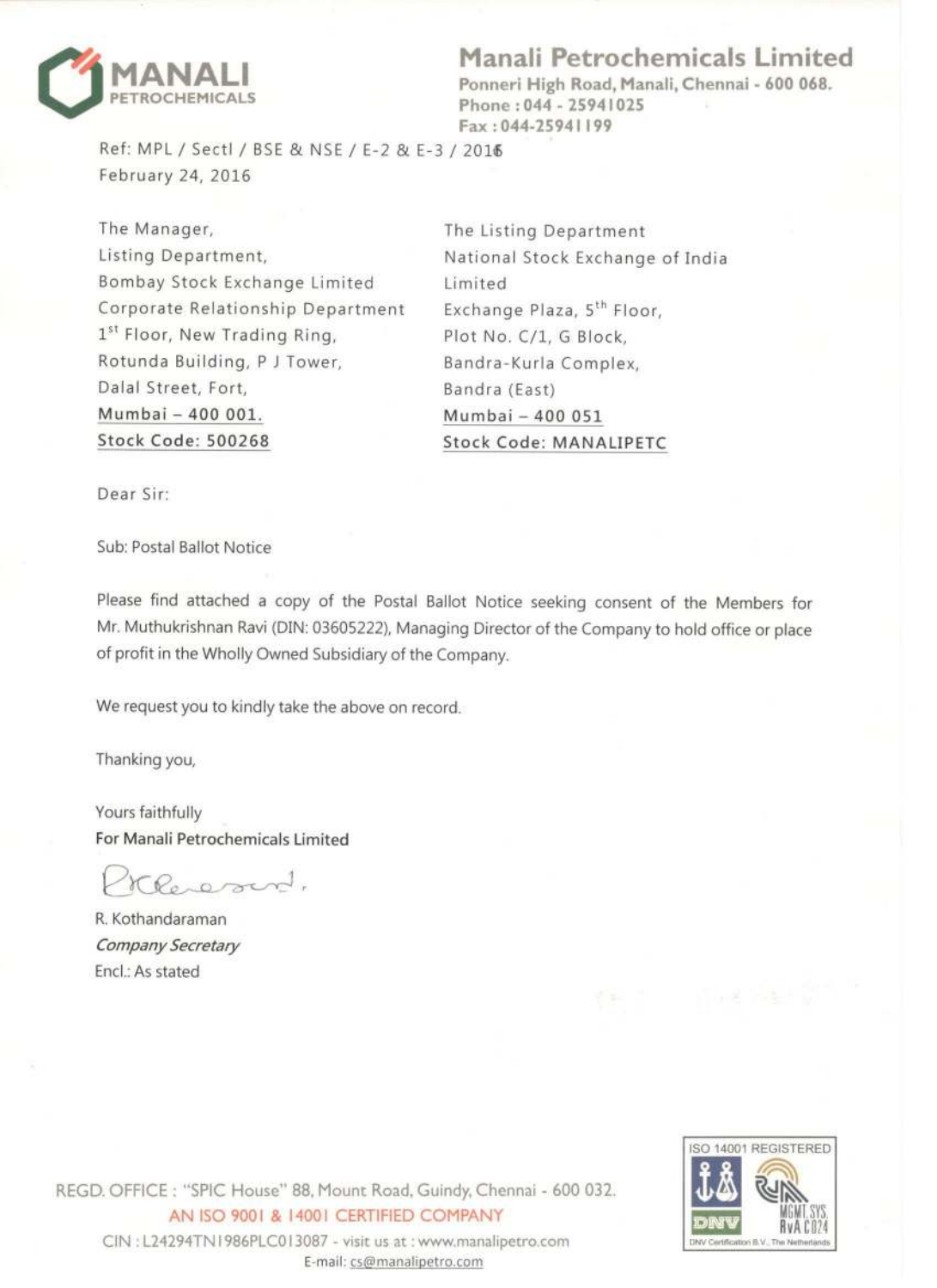

# **Manali Petrochemicals Limited**

Registered Office: SPIC House, 88, Mount Road, Guindy, Chennai - 600 032 CIN: L24294TN1986PLC013087, Telefax: 22351098 Website: www.manalipetro.com, E-mail: companysecretary@manalipetro.com

# **NOTICE OF POSTAL BALLOT**

(Pursuant to Section 110 of the Companies Act, 2013)

## Dear Member(s)

NOTICE is hereby given pursuant to Section 110 of the Companies Act, 2013 (the Act), read with Rule 22 of the Companies (Management and Administration) Rules, 2014 (the Rules) seeking the consent of the Members for the Special Business by way of an Ordinary Resolution, through postal ballot for appointment of Mr. Muthukrishnan Ravi (DIN: 03605222), Managing Director of the Company to hold an office or place of profit in AMCHEM Specialty Chemicals Private Limited, Singapore, the Wholly Owned Subsidiary of the Company, in terms of Section 188 and other applicable provisions of the Act and the rules made thereunder.

The draft of the Resolution to be passed for this purpose, together with the Explanatory Statement pursuant to Section 102(1) of the Act setting out the material facts and reasons thereto, are appended and the Postal Ballot Form is annexed so as to enable members for sending their assent or dissent in writing through postal ballot.

In accordance with Regulation 44 of the SEBI (Listing Obligations and Disclosure Requirements) Regulations, 2015 (the Regulations) and in terms of Section 108 of the Act, and the Rules made thereunder, the Company has engaged Central Depository Services (India) Limited (CDSL) as the agency for facilitating the members to communicate their assent or dissent for the said resolution through Electronic Means. The detailed procedure for voting through Electronic Means is given in the Notes.

Mrs.B.Chandra, Practising Company Secretary, Chennai, has been appointed as the Scrutinizer, for conducting the voting by postal ballot and through electronic means in a fair and transparent manner, in terms of the resolution of the Board passed at its meeting held on 2nd February 2016. Members may participate in the voting on the said resolution either by

I. Returning the postal ballot form duly completed as per the instructions contained therein, in the attached self-addressed business reply envelope, so as to reach the Scrutinizer not later than 5.00 p.m. on Saturday, 26th March 2016; or

II. Casting their votes electronically from Friday, 26th February 2016 (9.00 a.m) to Saturday, 26th March 2016 (5.00 p.m) by following the procedures as explained in the Notes.

The Scrutinizer will submit her report on the results of voting by means of postal ballot and through electronic means to the Chairman of the Company or any person authorized by him, after completion of the scrutiny of postal ballot forms and votes received through 'electronic means'.

The results will be announced by the Chairman and in his absence by any other Director of the Company, at the registered office of the Company at SPIC House, 88, Mount Road, Guindy, Chennai 600 032 on Tuesday, 29th March 2016 at 5.00 p.m. The results along with the Scrutinizer's report will also be posted on the Company's website www.manalipetro.com, the website of CDSL and communicated to the Stock Exchanges as required under the relevant law.

The last date of voting, i.e., Saturday, 26th March 2016 will be taken to be the date of passing of the said ordinary resolution by the members of the Company at a meeting convened in that behalf.

The Notice of Postal Ballot and Ballot Form have also been placed on the Company's website viz., www.manalipetro.com for use by the Members.

Members requiring any clarification may contact the Company Secretary and Compliance Officer at the registered office of the Company at the address given above or through e-mail viz., companysecretary@manalipetro.com

All documents, referred to in the Notice, and in the Explanatory Statement referred to under Section 102(1) of the Act, 2013, are open for inspection at the Registered Office of the Company during office hours on all working days between 9.00 a.m. and 5.00 p.m. upto and including 26th Mach, 2016.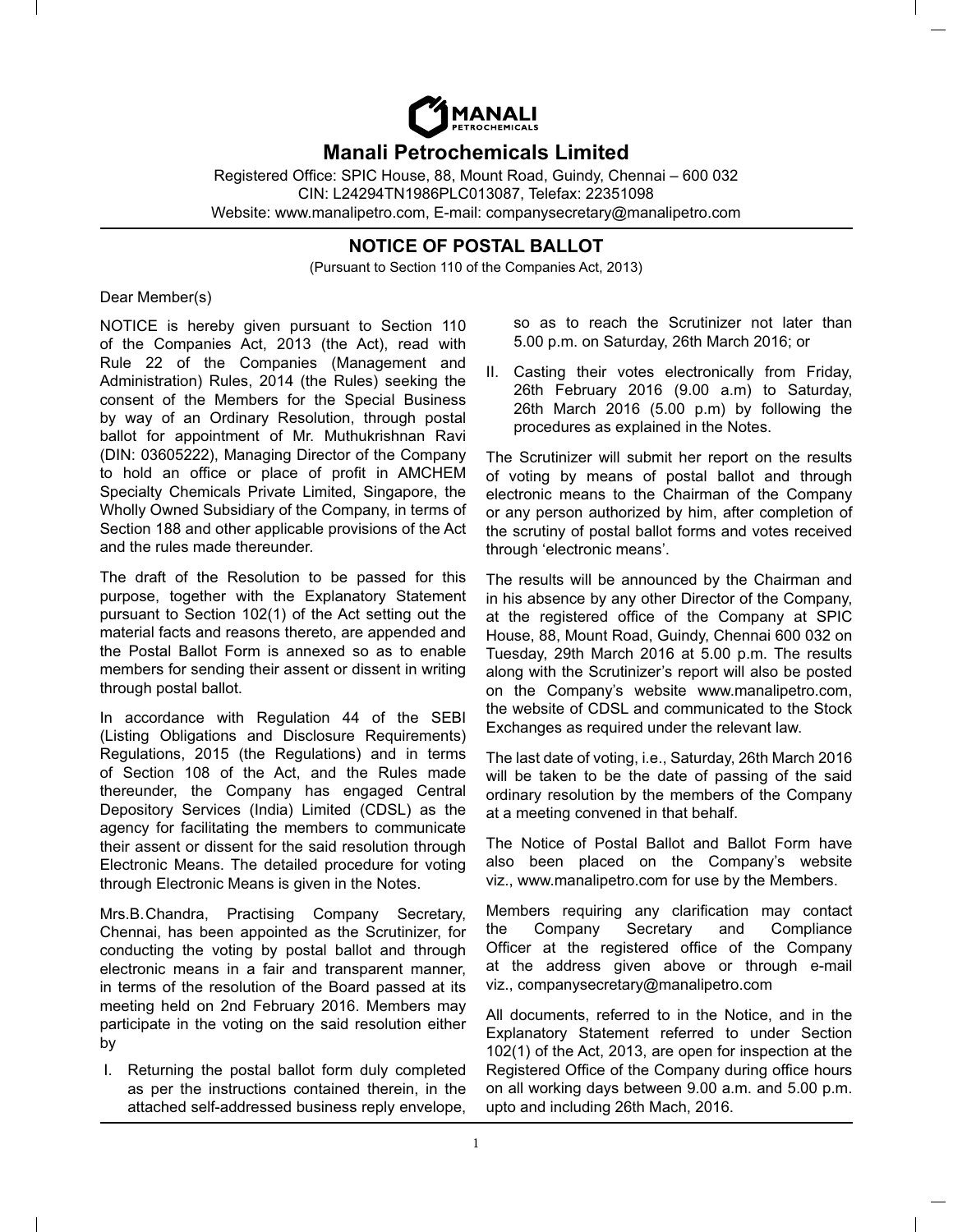### **SPECIAL BUSINESS**

**Approval for appointment of Mr Muthukrishnan Ravi, (DIN: 03605222) Managing Director to hold of! ce or place of pro! t in AMCHEM Specialty Chemicals Private Limited, Singapore, the Wholly Owned Subsidiary of the Company in terms of Section 188 and other applicable provisions of the Companies Act, 2013.**

To consider, and if thought fit, to approve the following as an Ordinary Resolution:

#### **RESOLVED THAT**

- a. Pursuant to Section 188 and other applicable provisions, if any, of the Companies Act, 2013, the Rules made thereunder and subject to such other approvals as may be required, sanction is accorded to appoint Mr. Muthukrishnan Ravi, (DIN: 03605222) Managing Director, to hold office or place of profit in AMCHEM Specialty Chemicals Private Limited, Singapore, the Wholly Owned Subsidiary of the Company on such terms and conditions as may be decided from time to time by the Board of Directors of the said Subsidiary.
- b. The Board of Directors of the Company (hereinafter called "the Board" which term shall be deemed to include any Committees, which

the Board may have constituted or hereinafter constitute to exercise its powers including the powers conferred by this resolution and with the power to delegate such authority to any person or persons), is authorized to take such further actions as may be required for giving effect to the above proposal, which shall include the power to settle all or any matter, issue or question arising out of or in relation to or incidental to the aforesaid proposal and to do all other acts, deeds, matters and things as, the Board in its absolute discretion and as may be necessary, expedient or desirable in this regard.

## By order of the Board **For Manali Petrochemicals Limited**

| Place: Chennai   | R Kothandaraman          |
|------------------|--------------------------|
| Date: 24.02.2016 | <b>Company Secretary</b> |

#### **Appendices/Enclosures :**

- (1) Explanatory Statement in terms of Section 102 (1) of the Act 2013 and the procedures for voting .
- (2) Postal ballot form and
- (3) Self-addressed business reply envelope.

#### **EXPLANATORY STATEMENT PURSUANT TO SECTION 102 (1) OF THE COMPANIES ACT, 2013 IN RESPECT OF THE SPECIAL BUSINESS - ORDINARY RESOLUTION**

The Company is embarking on various overseas business proposals for which a Wholly Owned Subsidiary viz. AMCHEM Specialty Chemicals Private Limited has been set up in Singapore, (the WOS). In order to focus on these initiatives and also for close monitoring and early completion of the plans, it is required to engage the services of a senior professional for oversight of the affairs of the said WOS. Mr. Muthukrishnan Ravi (DIN: 03605222), Managing Director of the Company has vast experience in international business having held senior positions in ESSO, Singapore and DOW Chemicals for over a decade. Therefore it is proposed to utilize the services of Mr. Ravi for the management of the operations of the WOS. Accordingly Mr. Ravi will take up the aforesaid assignment with the WOS from 1st April 2016 on the terms and conditions to be determined by the Board of Directors of the WOS from time to time.

Mr. Ravi will continue to be the Managing Director of the Company and manage the domestic operations also, but will not draw any remuneration from the Company, effective the said date.The above proposal is expected to benefit the Company in taking forward

its international business plans at the earliest and establish itself as an Indian Multinational Company.

Pursuant to Section 188 of the Companies Act, 2013 read with the relevant Rules, prior approval of the Members is to be obtained for appointment of a Director to hold any office or place of profit in its subsidiary and receive remuneration in excess of the limits specified therein. Accordingly, the Board recommends the Ordinary Resolution as set out in the Postal Ballot Notice for giving effect to the proposal to be effective from 1st April 2016.

Excepting Mr. Muthukrishnan Ravi, Managing Director, none of the other Directors or KMPs of the Company or their relatives is deemed concerned or interested in the above resolution.

> By order of the Board **For Manali Petrochemicals Limited**

| Place: Chennai   | R Kothandaraman          |
|------------------|--------------------------|
| Date: 24.02.2016 | <b>Company Secretary</b> |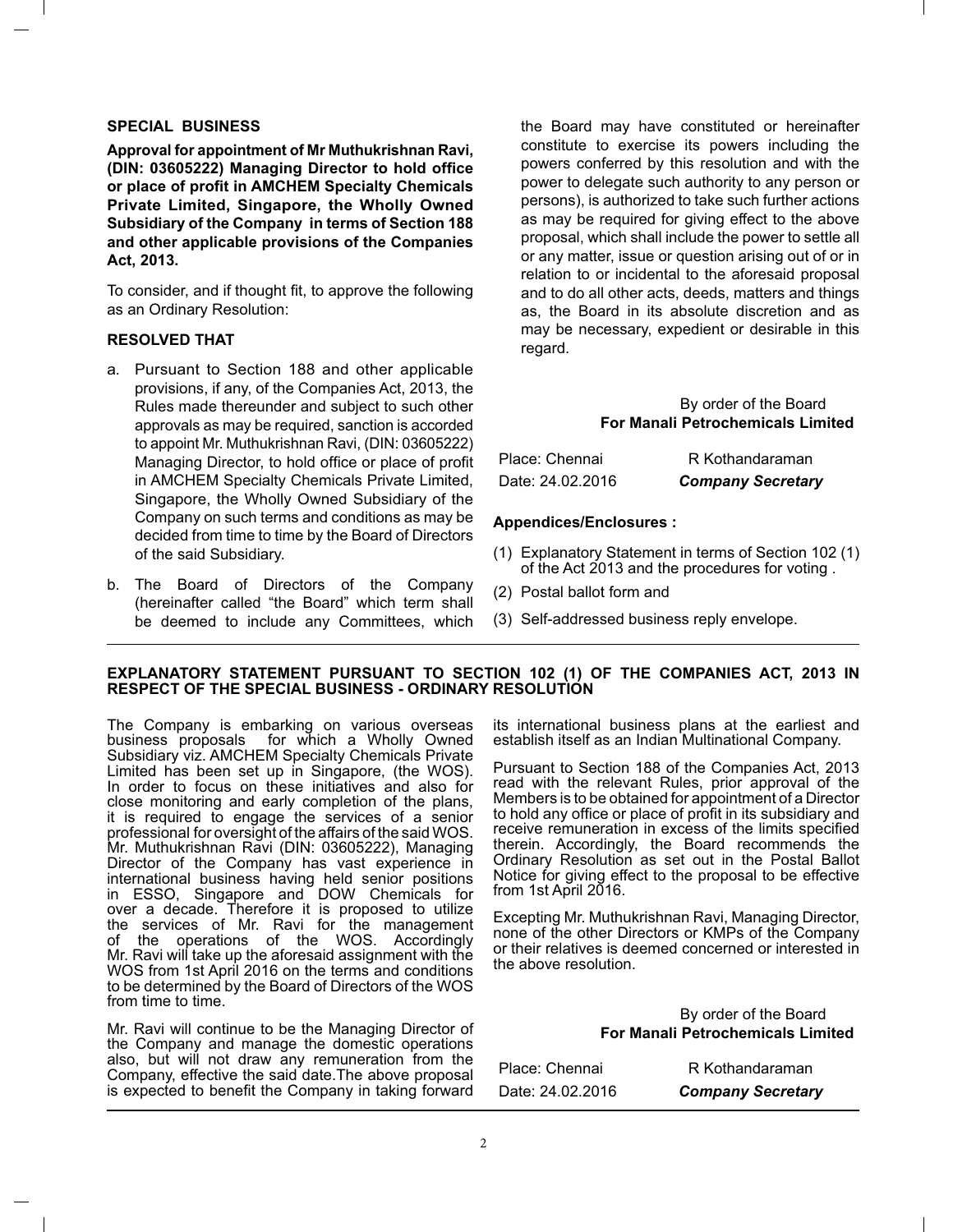#### **NOTES:**

- (1) Notice along with the Postal Ballot Form is being sent to the Members whose names appear on the Register of Members / list of Beneficial Owners as received from National Securities Depository Limited (NSDL) and Central Depository Services (India) Limited (CDSL) as on 19th February 2016 (the Cut Off Date), in electronic form to the e-mail addresses registered with their Depository Participants or as the case may be the Company's Registrar and Share Transfer Agents. For members whose e-mail addresses are not registered, physical copy of the Notice is being sent by permitted mode along with the Postal Ballot Form and a self addressed business reply envelope.
- (2) Members, who have received the Notice by e-mail and who wish to vote through physical Form may download the Postal Ballot Form attached to the e-mail or from the Company's website: www.manalipetro.com, where the Postal Ballot Notice is displayed and send the duly completed and signed Postal Ballot Form, so as to reach the Scrutinizer on or before on Saturday, 26th March 2016 at 5.00 p.m.
- (3) Resolution passed by the members through postal ballot, including voting by electronic means shall be deemed to have been passed as if it has been passed at a general meeting of the members convened in that behalf on the aforesaid date.
- (4) Pursuant to Section 108 of the Act read with Rule 20 of the Companies (Management and Administration) Rules, 2014 and in terms of Regulation 44 of the Regulations, the Company has provided facility to the Members to exercise their votes through electronic means and has engaged the services of CDSL as the Authorised Agency to provide e-Voting facility. Instructions for the process to be followed for voting through "electronic means" are furnished in the Notes.
- (5) Members can opt for only one mode of voting, i.e., either by physical ballot or e-Voting. In case Members cast their votes through both the modes, voting done by e-Voting shall prevail and votes cast through physical Postal Ballot Forms will be treated as invalid.
- (6) Voting rights shall be reckoned on the paid-up value of shares registered in the name of the Member / Beneficial Owner (in case of electronic shareholding) as on the cut-off date i.e., on Friday, 19th February 2016 being the date fixed for determining the voting rights of Members entitled to participate in the Voting process through postal ballot or e-Voting .
- (7) A Member cannot exercise his vote by proxy on postal ballot or e-voting
- (8) Corporate / Institutional Members (i.e. other than Individuals, HUF, NRI, etc.) opting for physical ballot are required to send certified true copy of the Board Resolution / Power of Attorney / Authority Letter, etc., together with attested specimen signature(s) of the duly authorized representative(s), to the Scrutinizer along with the Postal Ballot Form.
- (9) Members who have not registered their e-mail addresses are requested to register the same with the Company's Share Transfer Agent / Depository Participant(s) for sending future communication(s) in electronic form.

#### **Instructions for participating in the voting**

#### **a. For Voting through Postal Ballot Form**

 Members who wish to vote through Physical Postal Ballot are requested to read the instructions printed on the reverse of the Postal Ballot Form and return the same duly completed in the attached self-addressed business reply envelope, so as to reach the Scrutinizer on or before 26th March 2016, 5.00 p.m. Postage will be borne and paid by the Company.

### **b. For voting through Electronic Mode**

- (i) The voting period begins on 26th February 2016 at 9.00 a.m. and ends on 26th March 2016 at 5.00 p.m. During this period shareholders of the Company, holding shares either in physical form or in dematerialized form, as on the cut-off date i.e. 19th February 2016 may cast their votes electronically. The e-voting module shall be disabled by CDSL for voting thereafter.
- (ii) The shareholders should log on to the e-voting website of CDSL www.evotingindia.com.
- (iii) Click on Shareholders.
- (iv) Now Enter your User ID
	- a. For CDSL: 16 digits beneficiary ID,
	- b. For NSDL: 8 Character DPID followed by 8 Digits Client ID,
	- c. Members holding shares in Physical Form should enter their Folio Number allotted by the Company.
- (v) Next enter the Image Verification as displayed and Click on Login.
- (vi) If you are holding shares in demat form and had logged on to www.evotingindia.com and voted on an earlier voting of any company, then your existing password is to be used.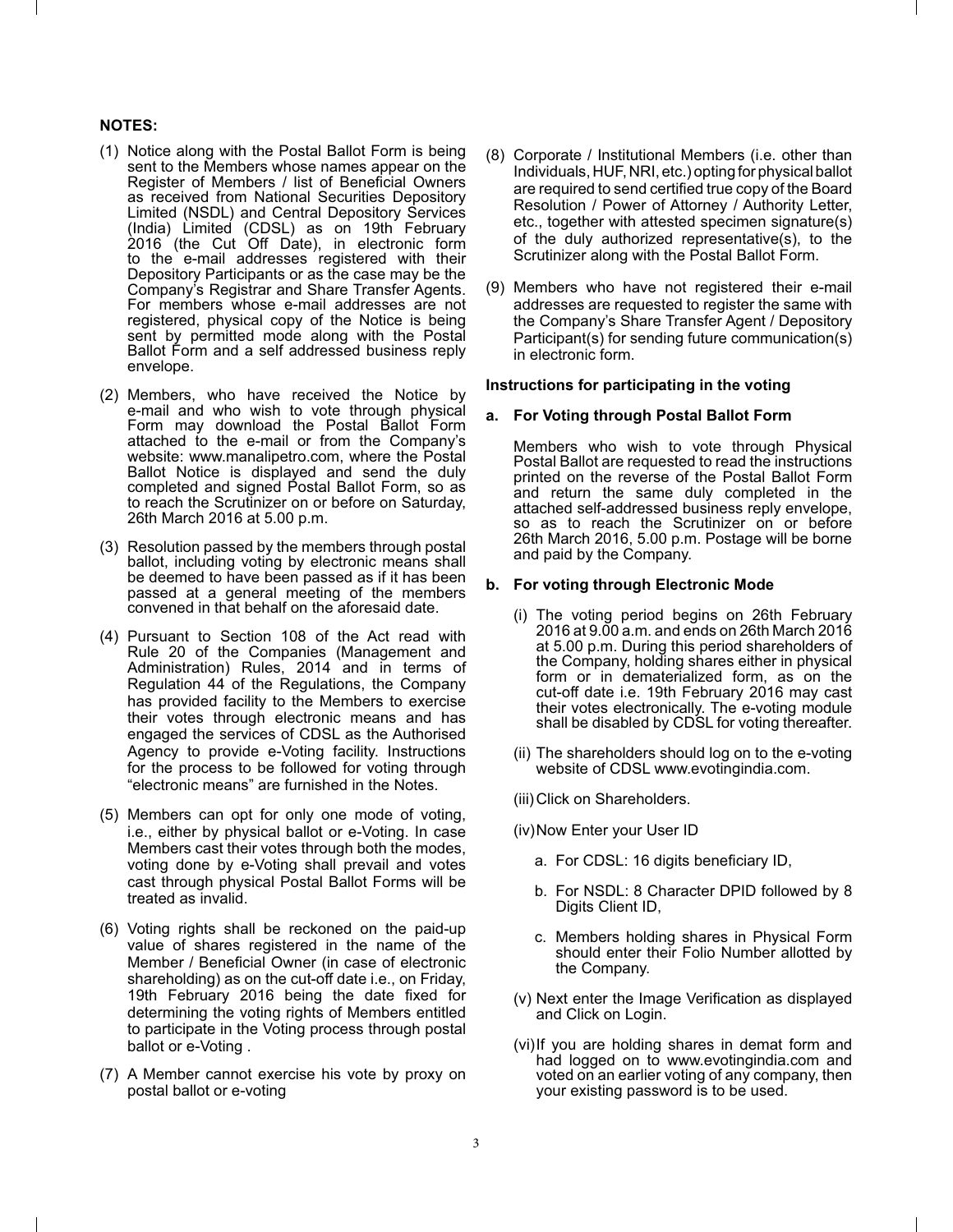(vii) If you are a first time user follow the steps given below:

|                                                                    | For Members holding shares in Demat<br><b>Form and PhysicalForm</b>                                                                                                                                               |  |  |
|--------------------------------------------------------------------|-------------------------------------------------------------------------------------------------------------------------------------------------------------------------------------------------------------------|--|--|
|                                                                    | Enter your 10 digit alpha-numeric *PAN<br>issued by Income Tax Department<br>(Applicable for both demat shareholders<br>as well as physical shareholders)                                                         |  |  |
| <b>PAN</b>                                                         | *Members who have not updated their<br>PAN<br>with the Company/Depository<br>Participant are requested to use the first<br>two letters of their name and the 8 digits<br>of the sequence number in the PAN field. |  |  |
| Dividend<br>Bank<br>Details<br><b>OR Date</b><br>of Birth<br>(DOB) | Enter the Dividend Bank Details or Date of<br>Birth (in dd/mm/yyyy format) as recorded<br>in your demat account or in the Company<br>records in order to login.                                                   |  |  |
|                                                                    | . If both the details are not recorded with<br>the Depository Participant or Company<br>please enter the member id/folio number<br>in the Dividend Bank details field as<br>mentioned in instruction (iv).        |  |  |

- (viii) After entering these details appropriately, click on "SUBMIT" tab.
- (ix) Members holding shares in physical form will then directly reach the Company selection screen. However, members holding shares in demat form will now reach 'Password Creation' menu wherein they are required to mandatorily enter their login password in the new password field. Kindly note that this password is to be also used by the demat holders for voting for resolutions of any other company on which they are eligible to vote, provided that company opts for e-voting through CDSL platform. It is strongly recommended not to share your password with any other person and take utmost care to keep your password confidential.
- (x) For Members holding shares in physical form, the details can be used only for e-voting on the resolutions contained in this Notice.
- (xi) Click on the EVSN for Manali Petrochemicals Limited and you will be directed to the E-Voting Screen.
- (xii) On the voting page, you will see "RESOLUTION DESCRIPTION" and against the same the option "YES/NO" for voting. Select the option YES or NO as desired. The option YES implies that you assent to the

Resolution and option NO implies that you dissent to the Resolution.

- (xiii) Click on the "RESOLUTIONS FILE LINK" if you wish to view the entire Resolution details.
- (xiv) After selecting the resolution you have decided to vote on, click on "SUBMIT". A confirmation box will be displayed. If you wish to confirm your vote, click on "OK", else to change your vote, click on "CANCEL" and accordingly modify your vote.
- (xv) Once you "CONFIRM" your vote on the resolution, you will not be allowed to modify your vote.
- (xvi) You can also take a print of the votes cast by clicking on "Click here to print" option on the Voting page.
- (xvii) If a demat account holder has forgotten the login password then Enter the User ID and the image verification code and click on Forgot Password & enter the details as prompted by the system.

(xviii) Note for Non – Individual Shareholders and **Custodians** 

- Non-Individual shareholders (i.e. other than Individuals, HUF, NRI etc.) and Custodians are required to log on to www.evotingindia.com and register themselves as Corporates.
- A scanned copy of the Registration Form bearing the stamp and sign of the entity should be emailed to helpdesk.evoting@cdslindia.com.
- After receiving the login details a Compliance User should be created using the admin login and password. The Compliance User would be able to link the account(s) for which they wish to vote on.
- The list of accounts linked in the login should be mailed to helpdesk.evoting@cdslindia.com and on approval of the accounts they would be able to cast their vote.
- A scanned copy of the Board Resolution and Power of Attorney (POA) which they have issued in favour of the Custodian, if any, should be uploaded in PDF format in the system for the scrutinizer to verify the same.
- (xix) In case you have any queries or issues regarding e-voting, you may refer the Frequently Asked Questions ("FAQs") and e-voting manual available at www.evotingindia.com, under help section or write an email to helpdesk.evoting@cdslindia.com.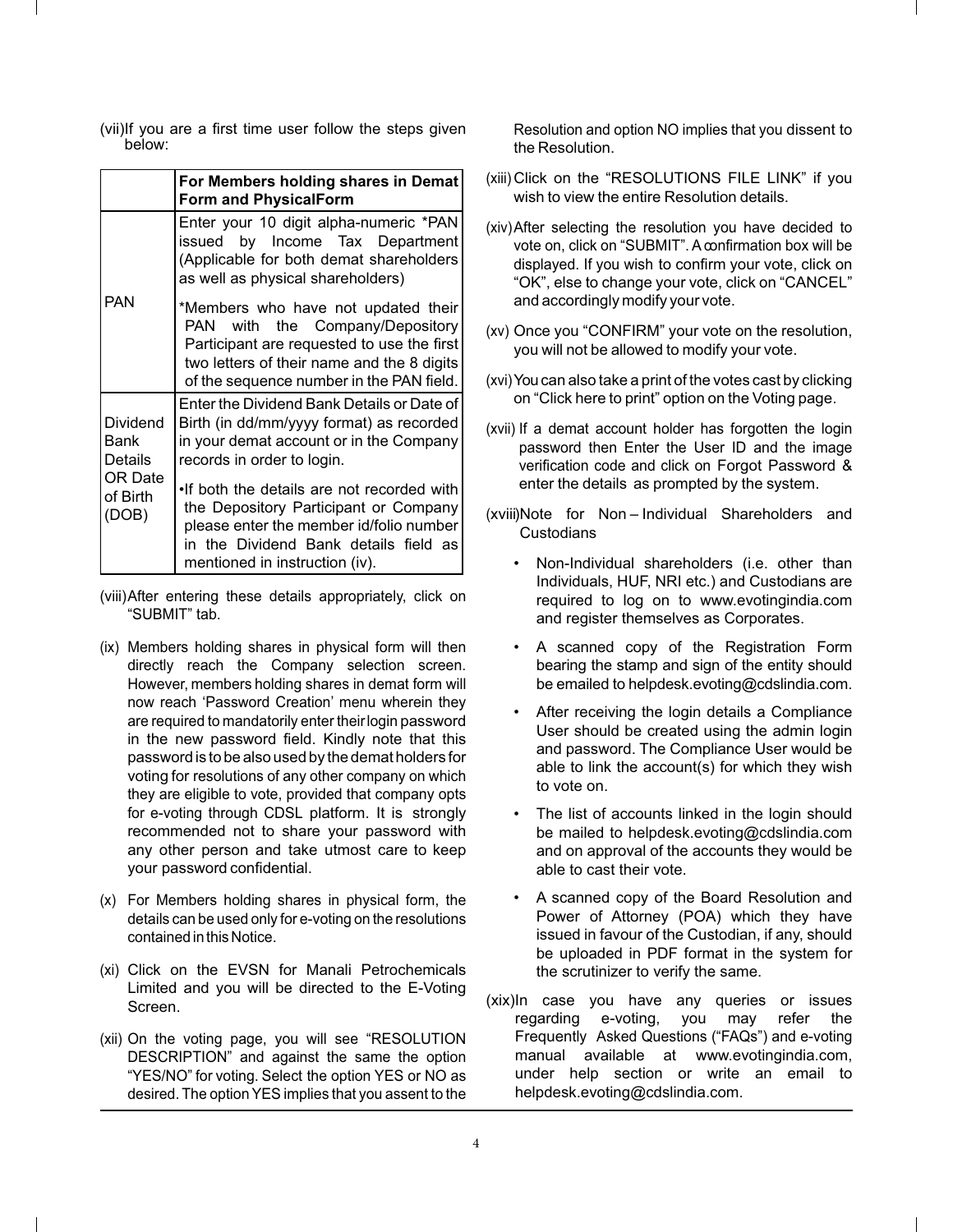

# **Manali Petrochemicals Limited**

Registered Office: SPIC House, 88, Mount Road, Guindy, Chennai – 600 032 CIN: L24294TN1986PLC013087, Telefax: 22351098 Website: www.manalipetro.com, E-mail: companysecretary@manalipetro.com

# **POSTAL BALLOT FORM**

(To be returned to the Scrutinizer appointed by the Company)

| Name & Registered Address of the Sole/First named<br>Member/ Beneficial Owner |  |
|-------------------------------------------------------------------------------|--|
| Name(s) of Joint Holders, if any                                              |  |
| Folio No. / DP ID-Client ID (for shares held in demat<br>form)                |  |
| No. of shares held as on 19-02-2016 (Cut-off Date)                            |  |

I / We hereby exercise my / our vote in respect of the Ordinary Resolution to be passed through postal ballot for the Special Business stated in the Notice of Postal Ballot dated 24th February 2016 issued by the Company by conveying my / our assent or dissent to the said resolution by placing a tick  $(\checkmark)$  mark in the appropriate box below:

| <b>Item</b><br>no. | <b>Resolution summary</b>                                                                                                                                                                                                                                                                               | No. of shares | assent to the<br><b>Resolution</b><br>(For)<br>Please tick | dissent to the<br><b>Resolution</b><br>(Against)<br>Please tick |
|--------------------|---------------------------------------------------------------------------------------------------------------------------------------------------------------------------------------------------------------------------------------------------------------------------------------------------------|---------------|------------------------------------------------------------|-----------------------------------------------------------------|
|                    | Ordinary Resolution to accord approval for<br>the appointment of Mr. Muthukrishnan Ravi,<br>(DIN: 03605222) Managing Director of the<br>Company to hold office or place of profit in<br><b>AMCHEM Specialty Chemicals Private Limited,</b><br>Singapore, the Wholly Owned Subsidiary of<br>the Company. |               |                                                            |                                                                 |
| Place:<br>Date:    |                                                                                                                                                                                                                                                                                                         |               | Signature of the Member                                    |                                                                 |

Notes:

 $\dot{\varkappa}$ 

X

- 1. Please read the instructions printed overleaf carefully before filling this Form. For e-voting, please refer to the instructions for voting through electronic means provided in the Postal Ballot Notice. Please use only indelible ink and not any erasable writing mode for filling up the form, which could render the Ballot Form invalid.
- 2. The last date for the receipt of Postal Ballot Forms by the Scrutinizer is 26th March 2016, (5.00 p.m.).